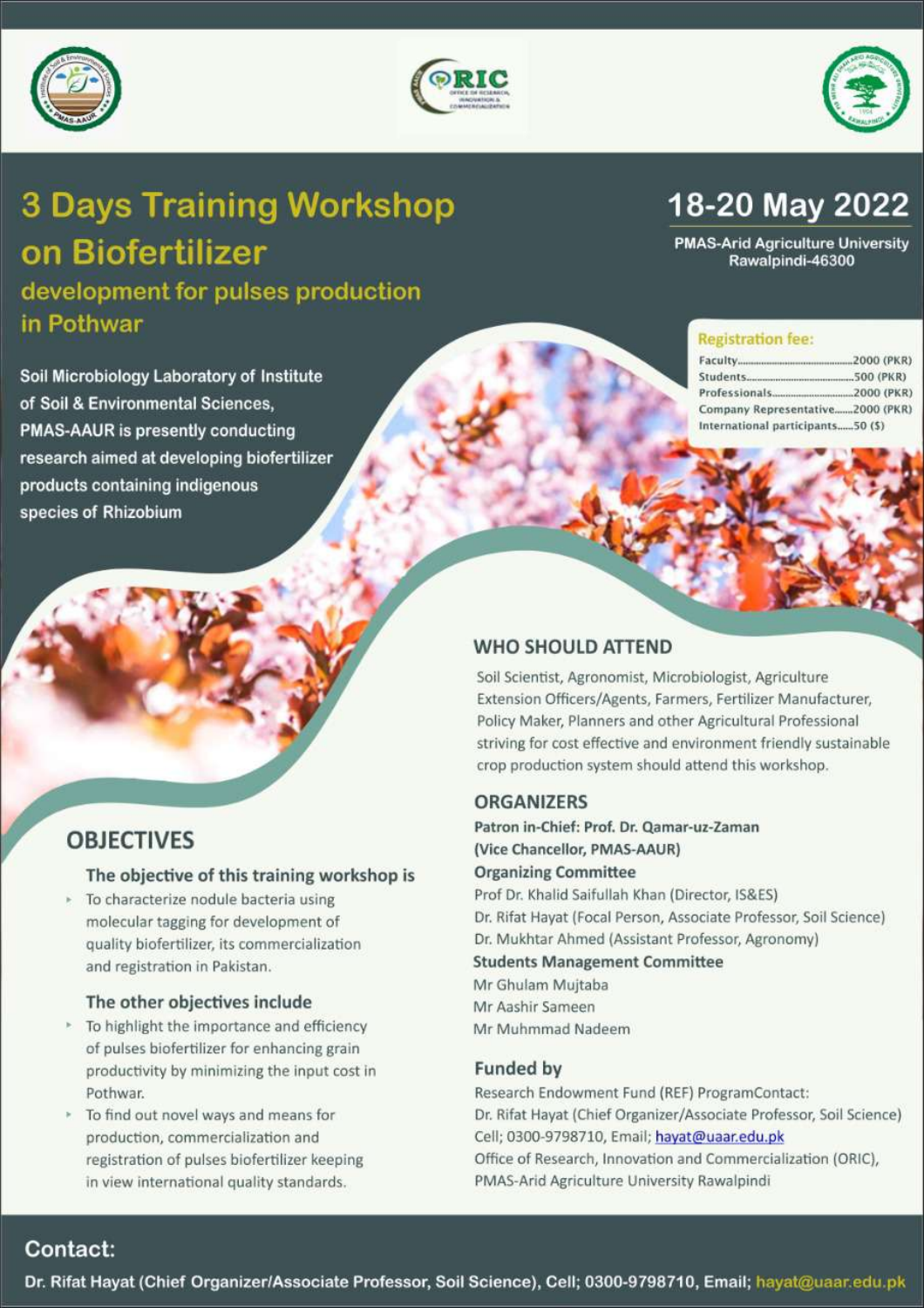Soil Microbiology Laboratory of Institute of Soil & Environmental Sciences, PMAS-AAUR is presently conducting research aimed at developing biofertilizer products containing indigenous species of Rhizobium.

# 3 Days Training Workshop on

**Biofertilizer development for pulses** production in Pothwar

18-20 May 2022 **PMAS-Arid Agriculture University Rawalpindi-46300**  Faculty: 2000 (PKR) Studente 500 (PKR) Profesionale: 2000 (PKR) Company Representative: 2000 (PKR) In ternational participants: 50 (\$)

#### **WHO SHOULD ATTEND**

Soil Scientist, Agronomist, Microbiologist, Agriculture Extension Officers/Agents, Farmers, Fertilizer Manufacturer, Policy Maker, Planners and other Agricultural Professional striving for cost effective and environment friendly sustainable crop production system should attend this workshop.

### **OBJECTIVES**

The objective of this training workshop is

· To characterize nodule bacteria using molecular tagging for development of quality biofertilizer, its commercialization and registration in Pakistan.

The other objectives include

- . To highlight the importance and efficiency of pulses biofertilizer for enhancing grain productivity by minimizing the input cost in Pothwar.
- To find out novel ways and means for production, commercialization, and registration of pulses biofertilizer keeping in view international quality standards.

#### **ORGANIZERS**

### Patron in-Chief: Prof. Dr. Oamar-uz-Zaman (Vice Chancellor, PMAS-AAUR)

#### **Organizing Committee**

Prof Dr. Khalid Saifullah Khan (Director, IS&ES) Dr. Rifat Hayat (Focal Person, Associate Professor, Soil Science)

Dr. Mukhtar Ahmed (Assistant Professor, Agronomy)

#### **Funded by**

Research Endowment Fund (REF) Program Office  $\circ$ f Research. Innovation and PMAS-Arid Commercialization (ORIC). Agriculture University Rawalpindi

Contact: Dr. Rifat Hayat (Chief Organizer/Associate Professor, Soil Science), Cell; 0300-9998710, Email; hayat@uaar.edu.pk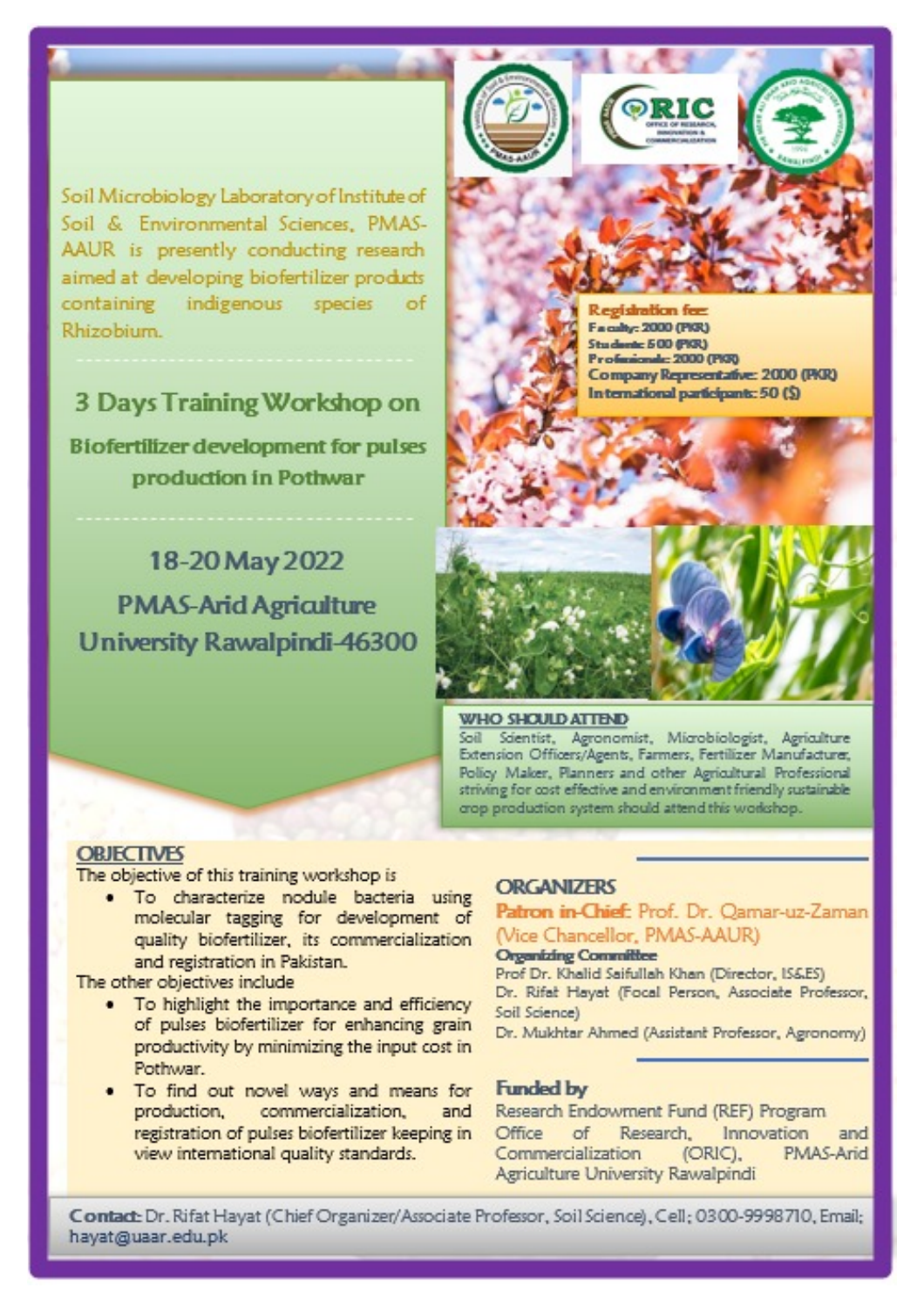Venue; Agricultural Seminar Room and Institute of Soil & Environmental Sciences

| Date and Time             | Activity                                                                     |  |
|---------------------------|------------------------------------------------------------------------------|--|
| Day 1 (18-05-2022)        |                                                                              |  |
| <b>Inaugural Ceremony</b> |                                                                              |  |
| 9:00-10:00 am             | Registration                                                                 |  |
| $10:00 - 10:10$           | Recitation from Holy Quran & Natt Shareef                                    |  |
| $10:10 - 10:20$           | Welcome note by Prof Dr. Khalid Saifullah Khan, Director IS&ES               |  |
| $10:20 - 10:35$           | Presentation by Dr. Rifat Hayat; Associate Professor Soil Science            |  |
| $10:35 - 11:00$           | Presentation by Dr. Iftikhar Ahmed                                           |  |
|                           | Development of next generation biofertilizer                                 |  |
|                           | PSO / Program Leader, National Culture Collection of Pakistan (NCCP),        |  |
|                           | Bioresource Conservation Institute (BCI), NARC, Islamabad                    |  |
| $11:00 - 11:10$           | Address by Prof. Dr. Qamar-uz-Zaman                                          |  |
|                           | Vice Chancellor, PMAS-AAUR                                                   |  |
| $11:10 - 11:30$           | <b>TEA BREAK</b>                                                             |  |
| $11:30 - 01:00$           | Lab Training/Practical on isolation of bacteria from pulses nodules          |  |
|                           | Resource Persons: Dr. Ummay Amara & Dr. Rifat Hayat                          |  |
| 01:00-02:00 pm            | Lunch/Refreshment and Prayer Break                                           |  |
| 2:00-4:00 pm              | Lab Training/Practical on agronomic trait characterization of nodule         |  |
|                           | bacteria                                                                     |  |
|                           | Resource Persons: Dr. Ummay Amara & Dr. Rifat Hayat                          |  |
| Day 2 (19-05-2022)        |                                                                              |  |
| Session-1                 |                                                                              |  |
| 09:00-09:30 am            | Presentation by Dr. Mukhtar Ahmed                                            |  |
|                           | Assistant Professor, Agronomy, PMAS-AAUR                                     |  |
| 09:30-10:00               | Lab Training/Practical on molecular techniques like identification of        |  |
|                           | bacteria using 16SrRNA molecular tagging, DNA amplification, Gel             |  |
|                           | electrophoresis, etc.                                                        |  |
|                           | Resource Persons: Dr. Iftikhar Ahmed                                         |  |
| 10:00-01:00               | Visit to Biofertilizer Manufacturing Unit at NARC, Islamabad.                |  |
|                           | Resource Persons: Dr. Rifat Hayat, Dr. Tauseef Tabassum                      |  |
| 01:00-02:00 pm            | Lunch/Refreshment and Prayer Break                                           |  |
| 02:00-04:00 pm            | Formulation of Biofertilizer, Carrier selection, Quality control & marketing |  |
|                           | of biofertilzer                                                              |  |
|                           | Resource Persons: Dr. Tauseef Tabassum, Senior Scientific officer, NARC      |  |
| Day 3 (20-05-2022)        |                                                                              |  |
| 09:00-10:00 am            | Biofertilizer application, seed coating and sowing of beans crops in pots    |  |
|                           | Resource Persons: Dr. Rifat Hayat, Research Students                         |  |
| 10.00-11:30 am            | Concluding Ceremony/Certificate Distribution                                 |  |
| 11:30-12:00 pm            | Refreshment                                                                  |  |